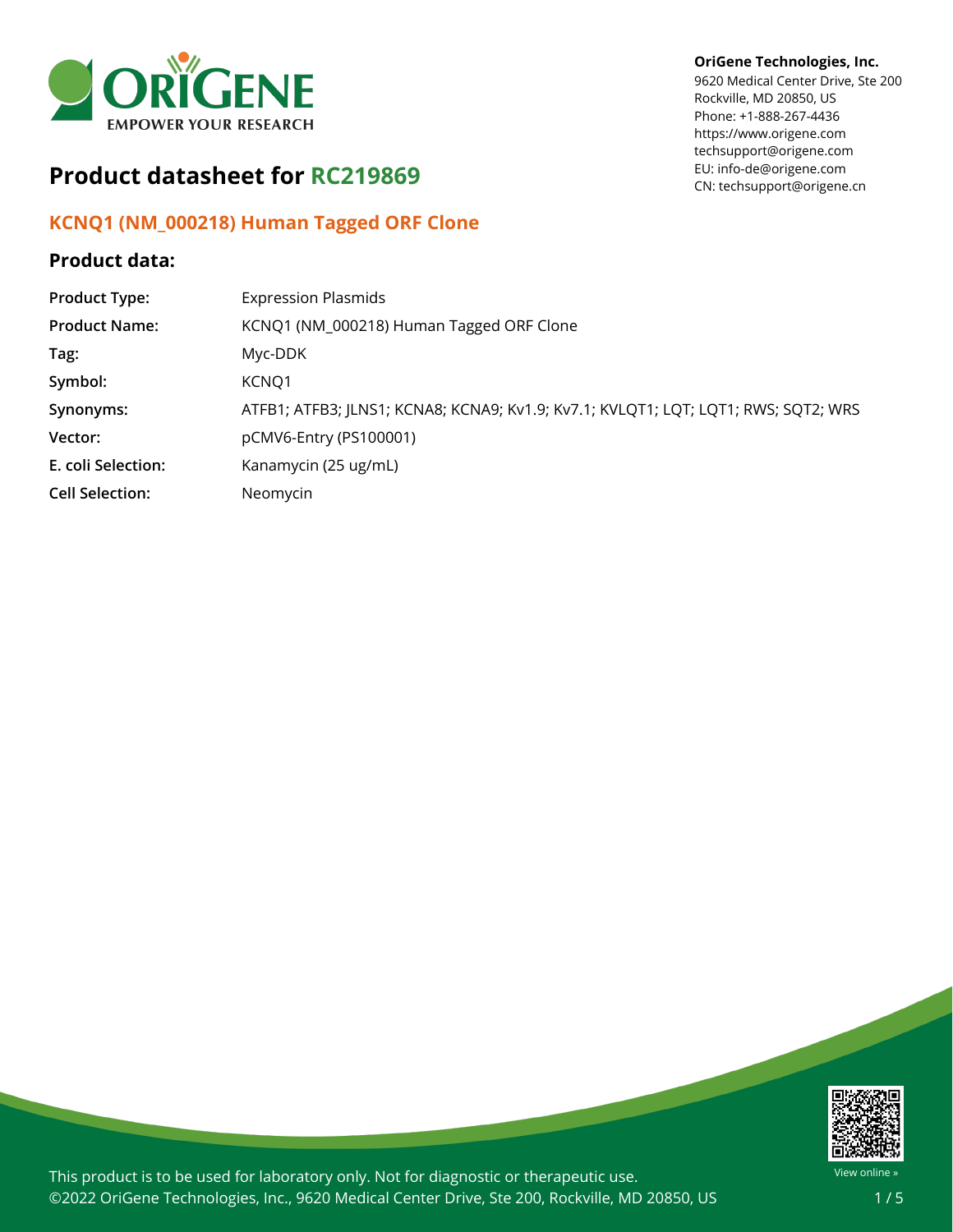| ORIGENE               | KCNQ1 (NM_000218) Human Tagged ORF Clone - RC219869                                           |
|-----------------------|-----------------------------------------------------------------------------------------------|
| <b>ORF Nucleotide</b> | >RC219869 representing NM_000218                                                              |
| Sequence:             | Red=Cloning site Blue=ORF Green=Tags(s)                                                       |
|                       | TTTTGTAATACGACTCACTATAGGGCGGCCGGGAATTCGTCGACTGGATCCGGTACCGAGGAGATCTGCC<br><b>GCCGCGATCGCC</b> |
|                       | ATGGCCGCGCCTCCTCCCCCGCCCAGGGCCGAGAGGAAGCGCTGGGGTTGGGCCCGCCTGCCAGGCGCCC                        |
|                       |                                                                                               |
|                       | CGGCGCGCTCTACGCGCCCATCGCGCCCGGCGCCCCAGGTCCCGCGCCCCCTGCGTCCCCGGCCGCCCC                         |
|                       | GCCGCCCCCCAGTTGCCTCCGACCTTGGCCCGCGGCCGCCGGTGAGCCTAGACCCGCGCGTCTCCATCT                         |
|                       | ACAGCACGCCCGCCCGGTGTTGGCGCGCACCCACGTCCAGGGCCGCGTCTACAACTTCCTCGAGCGTCC                         |
|                       | CACCGGCTGGAAATGCTTCGTTTACCACTTCGCCGTCTTCCTCATCGTCCTGGTCTGCCTCATCTTCAGC                        |
|                       |                                                                                               |
|                       | TGGTGTTCTTCGGGACGGAGTACGTGGTCCGCCTCTGGTCCGCCGGCTGCCGCAGCAAGTACGTGGGCCT                        |
|                       | CTGGGGGCGGCTGCGCTTTGCCCGGAAGCCCATTTCCATCATCGACCTCATCGTGGTCGTGGCCTCCATG                        |
|                       | GTGGTCCTCTGCGTGGGCTCCAAGGGGCAGGTGTTTGCCACGTCGGCCATCAGGGGCATCCGCTTCCTGC                        |
|                       | AGATCCTGAGGATGCTACACGTCGACCGCCAGGGAGGCACCTGGAGGCTCCTGGGCTCCGTGGTCTTCAT                        |
|                       | CCACCGCCAGGAGCTGATAACCACCCTGTACATCGGCTTCCTGGGCCTCATCTTCTCCTCGTACTTTGTG                        |
|                       | TACCTGGCTGAGAAGGACGCGGTGAACGAGTCAGGCCCGCGTGGAGTTCGGCAGCTACGCAGATGCGCTGT                       |
|                       | GGTGGGGGGTGGTCACAGTCACCACCATCGGCTATGGGGACAAGGTGCCCCAGACGTGGGTCGGGAAGAC                        |
|                       | CATCGCCTCCTGCTTCTCTGTCTTTGCCATCTCCTTCTTTGCGCTCCCAGCGGGGATTCTTGGCTCGGGG                        |
|                       | TTTGCCCTGAAGGTGCAGCAGAAGCAGAGGCAGAAGCACTTCAACCGGCAGATCCCGGCGGCAGCCTCAC                        |
|                       | TCATTCAGACCGCATGGAGGTGCTATGCTGCCGAGAACCCCGACTCCTCCACCTGGAAGATCTACATCCG                        |
|                       | GAAGGCCCCCCGGAGCCACACTCTGCTGTCACCCAGCCCCAAACCCAAGAAGTCTGTGGTGGTAAAGAAA                        |
|                       | AAAAAGTTCAAGCTGGACAAAGACAATGGGGTGACTCCTGGAGAAGATGCTCACAGTCCCCCATATCA                          |
|                       | CGTGCGACCCCCCAGAAGAGCGGCGGCTGGACCACTTCTCTGTCGACGGCTATGACAGTTCTGTAAGGAA                        |
|                       | GAGCCCAACACTGCTGGAAGTGAGCATGCCCCATTTCATGAGAACCAACAGCTTCGCCGAGGACCTGGAC                        |
|                       | CTGGAAGGGGAGACTCTGCTGACACCCATCACCCAATCTCACAGCTGCGGGAACACCATCGGGCCACCA                         |
|                       | TTAAGGTCATTCGACGCATGCAGTACTTTGTGGCCAAGAAGAAATTCCAGCAAGCGCGGAAGCCTTACGA                        |
|                       | TGTGCGGGACGTCATTGAGCAGTACTCGCAGGGCCACCTCAACCTCATGGTGCGCATCAAGGAGCTGCAG                        |
|                       | AGGAGGCTGGACCAGTCCATTGGGAAGCCCTCACTGTTCATCTCCGTCTCAGAAAAGAGCAAGGATCGCG                        |
|                       | GCAGCAACACGATCGGCGCCCCGCCTGAACCGAGTAGAAGACAAGGTGACGCAGCTGGACCAGAGGCTGGC                       |
|                       | ACTCATCACCGACATGCTTCACCAGCTGCTCTCCTTGCACGGTGGCAGCACCCCCGGCAGCGGGGCCCCC                        |
|                       | CCCAGAGAGGGCCGGGGCCCACATCACCCAGCCCTGCGGCAGTGGCGGCTCCGTCGACCCTGAGCTCTTCC                       |
|                       | TGCCCAGCAACACCCTGCCCACCTACGAGCAGCTGACCGTGCCCAGGAGGGGCCCCGATGAGGGGTCC                          |
|                       |                                                                                               |

ACGCGTACGCGGCCGCTCGAGCAGAAACTCATCTCAGAAGAGGATCTGGCAGCAAATGATATCCTGGATT ACAAGGATGACGACGATAAGGTTTAA

This product is to be used for laboratory only. Not for diagnostic or therapeutic use. ©2022 OriGene Technologies, Inc., 9620 Medical Center Drive, Ste 200, Rockville, MD 20850, US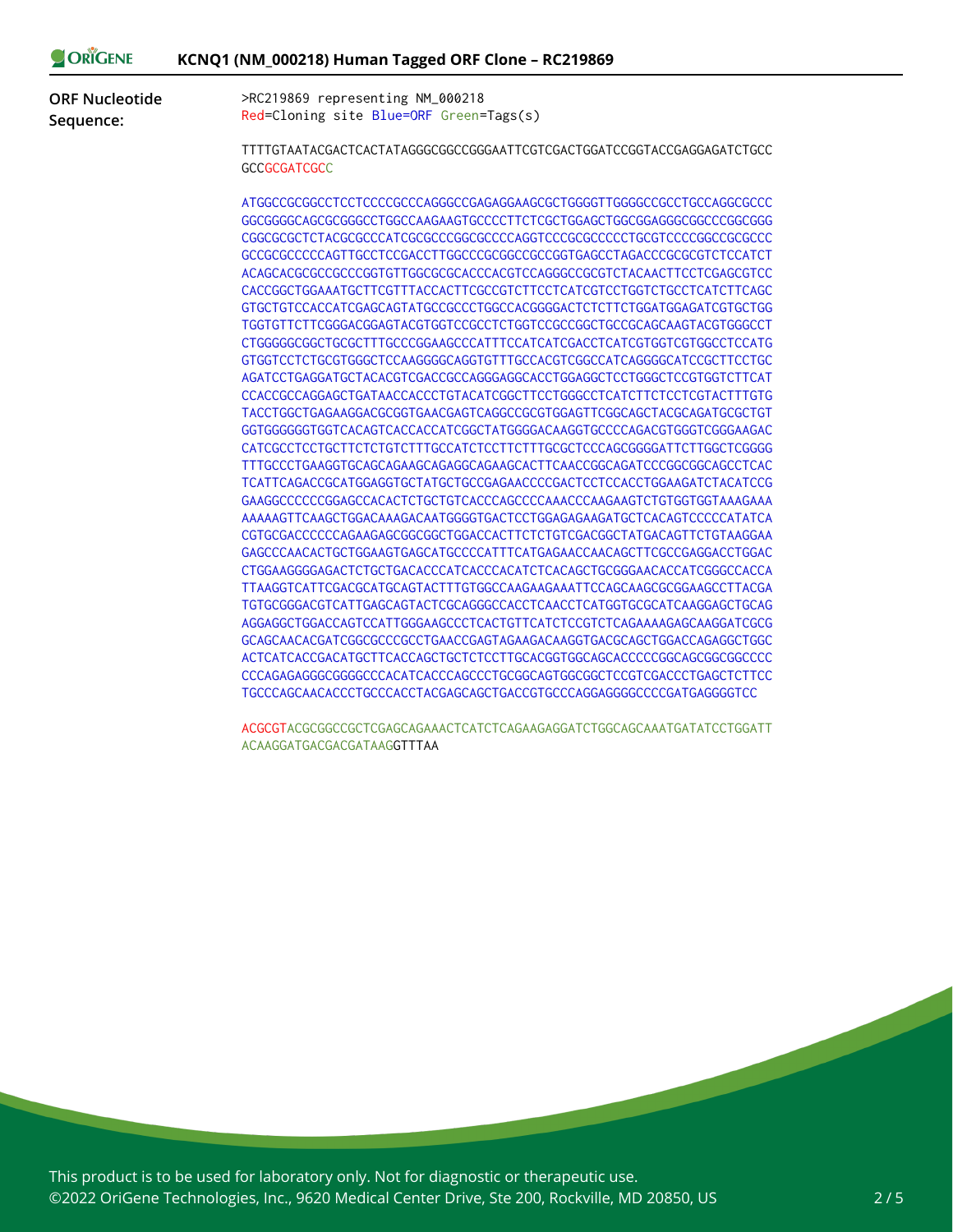|  | KCNQ1 (NM_000218) Human Tagged ORF Clone - RC219869 |
|--|-----------------------------------------------------|

**Protein Sequence:** >RC219869 representing NM\_000218 Red=Cloning site Green=Tags(s)

> MAAASSPPRAERKRWGWGRLPGARRGSAGLAKKCPFSLELAEGGPAGGALYAPIAPGAPGPAPPASPAAP AAPPVASDLGPRPPVSLDPRVSIYSTRRPVLARTHVQGRVYNFLERPTGWKCFVYHFAVFLIVLVCLIFS VLSTIEQYAALATGTLFWMEIVLVVFFGTEYVVRLWSAGCRSKYVGLWGRLRFARKPISIIDLIVVVASM VVLCVGSKGQVFATSAIRGIRFLQILRMLHVDRQGGTWRLLGSVVFIHRQELITTLYIGFLGLIFSSYFV YLAEKDAVNESGRVEFGSYADALWWGVVTVTTIGYGDKVPQTWVGKTIASCFSVFAISFFALPAGILGSG FALKVQQKQRQKHFNRQIPAAASLIQTAWRCYAAENPDSSTWKIYIRKAPRSHTLLSPSPKPKKSVVVKK KKFKLDKDNGVTPGEKMLTVPHITCDPPEERRLDHFSVDGYDSSVRKSPTLLEVSMPHFMRTNSFAEDLD LEGETLLTPITHISQLREHHRATIKVIRRMQYFVAKKKFQQARKPYDVRDVIEQYSQGHLNLMVRIKELQ RRLDQSIGKPSLFISVSEKSKDRGSNTIGARLNRVEDKVTQLDQRLALITDMLHQLLSLHGGSTPGSGGP PREGGAHITQPCGSGGSVDPELFLPSNTLPTYEQLTVPRRGPDEGS

### TRTRPLEQKLISEEDLAANDILDYKDDDDKV

**Restriction Sites:** SgfI-MluI **Cloning Scheme:**



\* The last codon before the Stop codon of the ORF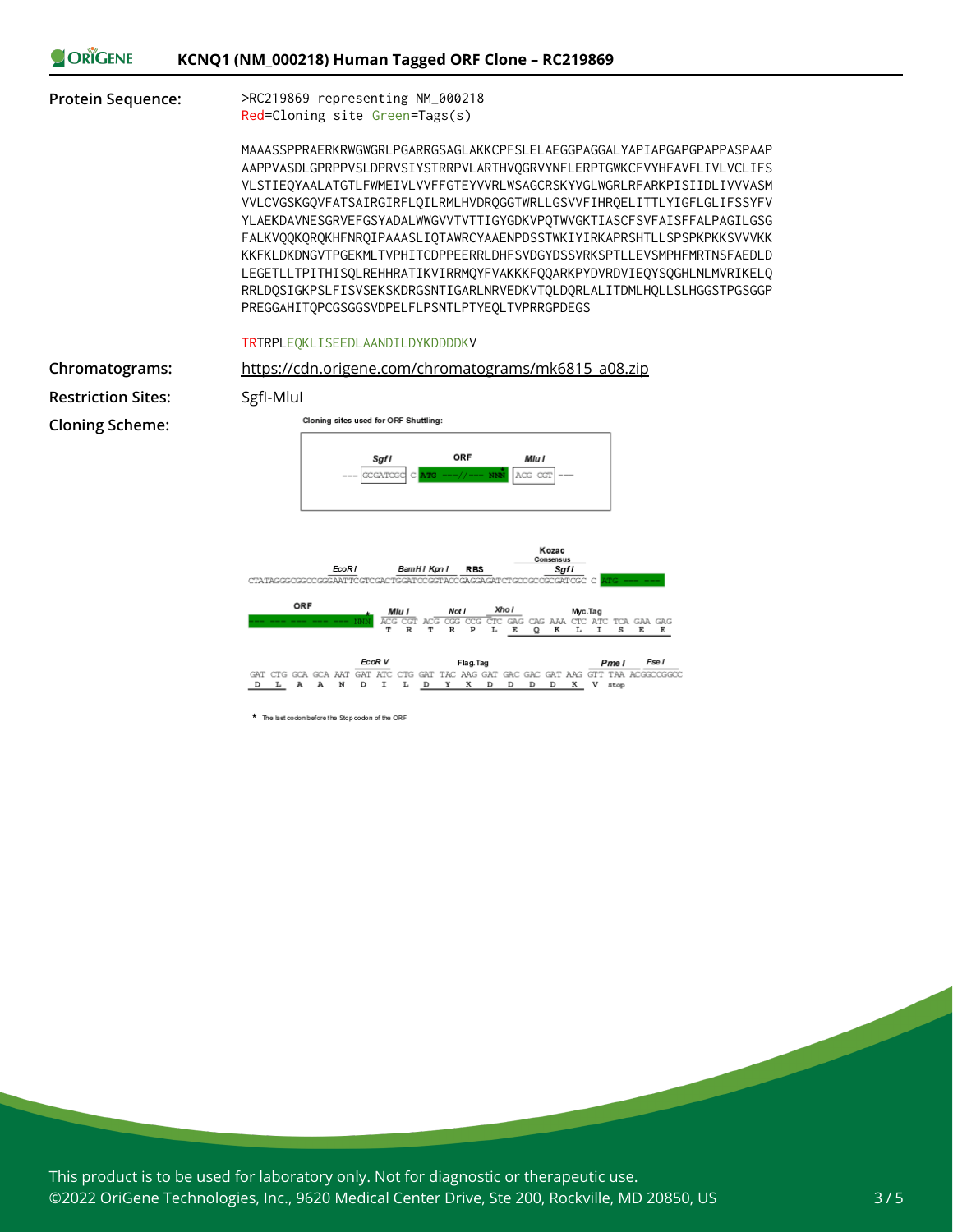```
ORIGENE
```
### **Plasmid Map:**



| ACCN:                  | NM 000218                                                                                                                                                                                                                                                                                                                                                                                                                                                                                                                                   |
|------------------------|---------------------------------------------------------------------------------------------------------------------------------------------------------------------------------------------------------------------------------------------------------------------------------------------------------------------------------------------------------------------------------------------------------------------------------------------------------------------------------------------------------------------------------------------|
| <b>ORF Size:</b>       | 2028 bp                                                                                                                                                                                                                                                                                                                                                                                                                                                                                                                                     |
| <b>OTI Disclaimer:</b> | Due to the inherent nature of this plasmid, standard methods to replicate additional amounts<br>of DNA in E. coli are highly likely to result in mutations and/or rearrangements. Therefore,<br>OriGene does not guarantee the capability to replicate this plasmid DNA. Additional amounts<br>of DNA can be purchased from OriGene with batch-specific, full-sequence verification at a<br>reduced cost. Please contact our customer care team at custsupport@origene.com or by<br>calling 301.340.3188 option 3 for pricing and delivery. |
|                        | The molecular sequence of this clone aligns with the gene accession number as a point of<br>reference only. However, individual transcript sequences of the same gene can differ through<br>naturally occurring variations (e.g. polymorphisms), each with its own valid existence. This<br>clone is substantially in agreement with the reference, but a complete review of all prevailing<br>variants is recommended prior to use. More info                                                                                              |
| <b>OTI Annotation:</b> | This clone was engineered to express the complete ORF with an expression tag. Expression<br>varies depending on the nature of the gene.                                                                                                                                                                                                                                                                                                                                                                                                     |
| Components:            | The ORF clone is ion-exchange column purified and shipped in a 2D barcoded Matrix tube<br>containing 10ug of transfection-ready, dried plasmid DNA (reconstitute with 100 ul of water).                                                                                                                                                                                                                                                                                                                                                     |

This product is to be used for laboratory only. Not for diagnostic or therapeutic use. ©2022 OriGene Technologies, Inc., 9620 Medical Center Drive, Ste 200, Rockville, MD 20850, US